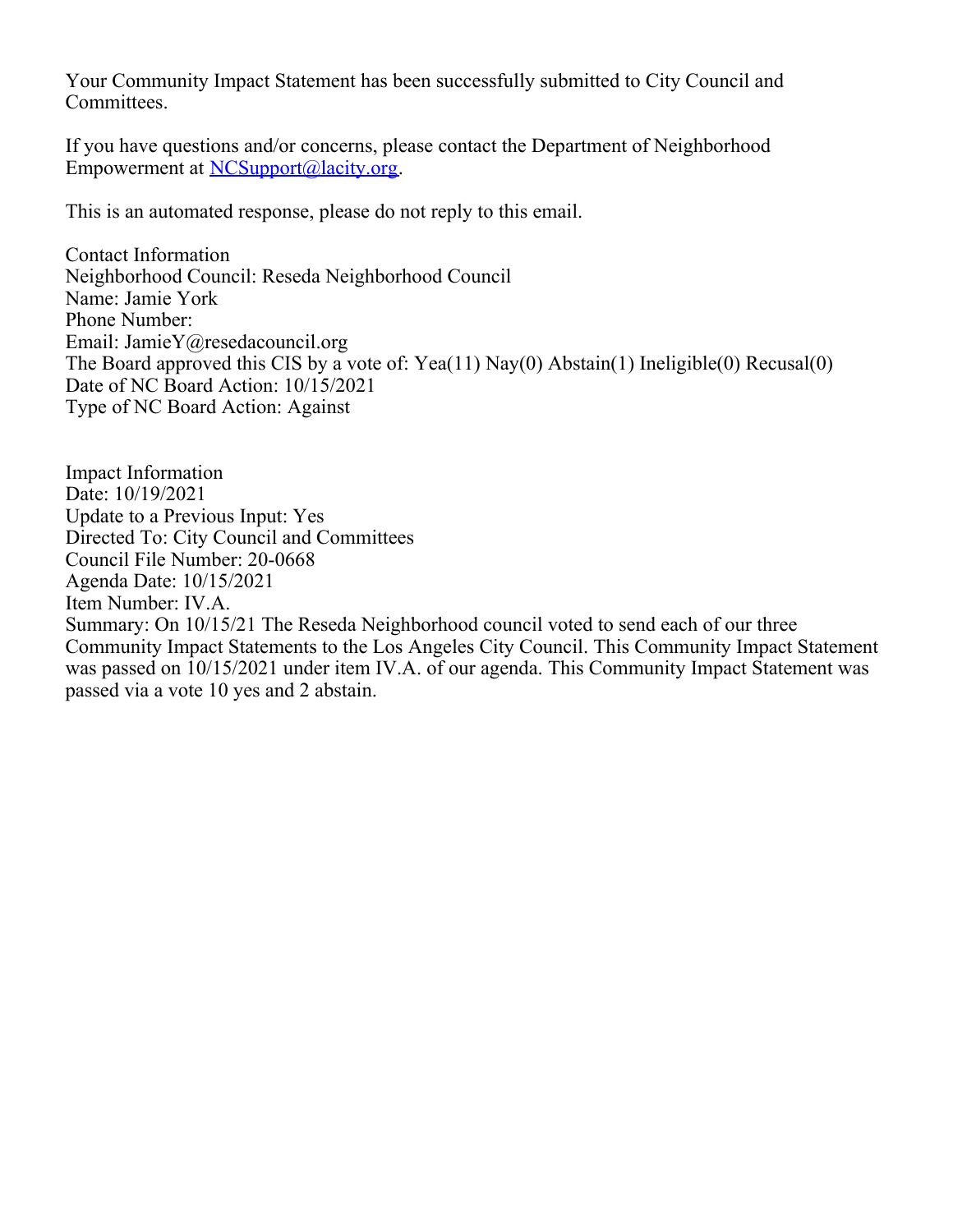

### **Reseda Neighborhood Council**

**DJ FRANK** PRESIDENT **Vacant** VICE-PRESIDENT **JAMIE YORK SECRETARY ANGELA SABORIO TREASURER MICHELLE GALLAGHER** PARLIAMENTARIAN **VICTOR SABORIO** SERGEANT-AT ARMS

# **THOMAS BOOTH SHARON BREWER KARLA ESCOBAR REEMA HAQUE JENNIFER HUNT GUDERNATCH MAYA HWANG GUILLERMO MORALES-VITOLA ANAT INDIG-PEDDICORD JOE PHILLIPS MARIA SKELTON MAYA WHITECLOUD**

The Reseda Neighborhood Council would first like to recognize and thank the leadership of the North Hollywood Neighborhood Council, the Van Nuys Neighborhood Council, the Woodland Hills Warner Center Neighborhood Council, and the Greater Valley Glen Council who have joined us in opposing map K2.5. We cannot, however, express our thanks to the Redistricting Commission.

The Reseda Neighborhood Council cannot express strongly enough how blatantly this commission, like good little puppets, is kowtowing to special interest groups and entitled communities at the expense of disadvantaged and marginalized communities. We condemn in the strongest possible terms the actions and lack of actions taken at the October  $13<sup>th</sup>$ , 2021 meeting of the Redistricting Commission. The blatant classism and racism on display in this meeting would shock even the most cynical conscience.

### **Failure to value [community](https://laccrc2021.org/about-us/) rooted knowledge**

We condemn that, despite numerous requests from stakeholders pointing out how the current map K2.5 disenfranchises the *vast majority* of current CD3 residents, and, *even more importantly*, the most powerless and ignored stakeholders of CD3, *no change* or even *effort to change* was made to appropriately assign Council District 3 to the northerly district, and CD 2/4 to the southerly district. This *in spite of the fact* that this would be the only *morally correct* thing to do by dint of what this Commission states are its guiding lights. We condemn that this commission repeatedly fails to post critical Community Impact Statements submissions on their website, which further evidences the commission's failure to engage and inform the community.

# **Failure to center equity, compassion, respect, and dignity of [communities](https://laccrc2021.org/about-us/) in [decision-making](https://laccrc2021.org/about-us/)**

We condemn that, despite the clear point made by residents from all over the city how important it is that a Council District needs to have public assets to be successful, this Commission, for *no*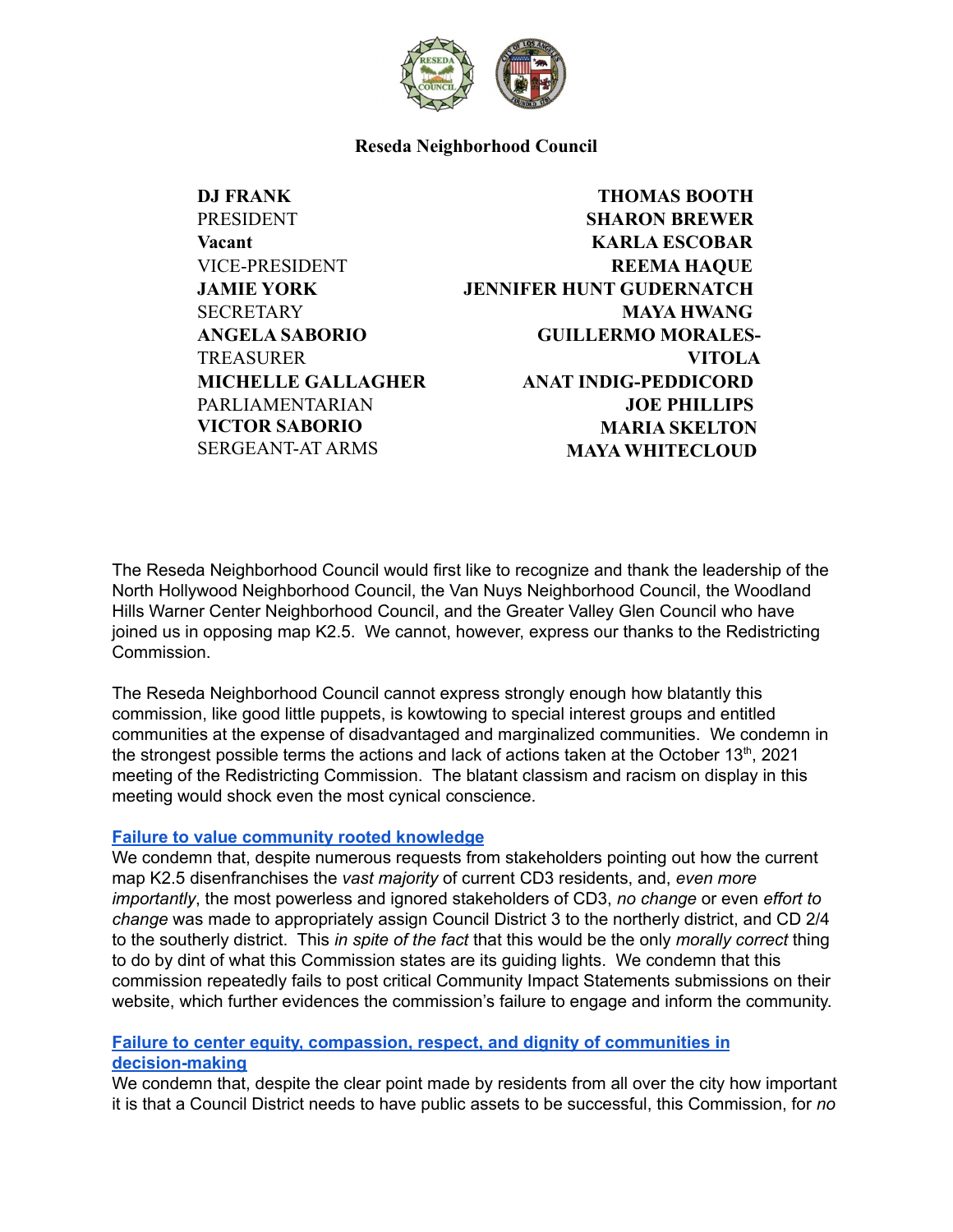

*valid redistricting reason other than political favoritism*, like a Robin Hood in Reverse, taking from the poor and giving to the rich, stripped away *one* of the *only* assets the new northerly district has, the Sepulveda Basin and associated facilities, and puts it into the southerly district which is already Asset Rich with Warner Center, Pierce College and Ventura Boulevard, Encino Reservoir and the Sherman Oaks Galleria. What motivation could there be for this unwarranted racially and class motivated supremacist land grab, spearheaded by Commissioners Katz, Cardenas, and Ali, other than to placate the representatives of the wealthy and entitled at the expense of working class communities? What's to stop the commission from ripping away the only *other* asset the district would have, the Van Nuys Airport?

# **Failure to ensure the data utilized captures Los Angeles' [communities](https://laccrc2021.org/about-us/) of interest**

The density of the proposed 2 or 4 council district cannot be overlooked. The newly proposed Council District 3 contains neighborhoods with densities all below 7,000 people per square mile ranging from 3,700-6,700 people per square mile, whereas the new 2/4 district only has density above 7500 people per square mile, ranging from 7,750 - 12,240 people per square mile and yet the less densely populated district was awarded the Sepulveda Basin park. To be clear both Lake Balboa and Encino claim the Sepulveda Basin park as being within their neighborhood council boundaries. It is not solely within the boundaries of Encino. Every single neighborhood in the 2 or 4 district is considered park deprived. 80% of the Canoga and Winnetka study area is considered high or very high need for parks and 60% of the Reseda Van Nuys study area is considered high or very high need for parks. Conversely, the Encino -Tarzana area has a 34% rating of high or very high need. The Woodland Hills study area has a 23% rating and the Sherman Oaks study area has a 19% rating of high or very high need. Our new district clearly has a high need for green space based on our differing densities and yet the commission redistricted the Sepulveda Basin park, a decision not based on equity or data.

### **Failure to ensure that voters are equitably [represented](https://laccrc2021.org/about-us/) by someone they elected**

We condemn that, no matter how this proposed map shakes out, if the Northerly District is not assigned as CD3, *as it should be, neither* of the potential Councilmembers would be representing a *single* person that voted for them. In other words, *zero percent* of the electorate in this new district would be represented by a councilmember they voted for. By assigning the Northerly District as CD3 and the Southerly District as CD4 the percentage of residents being represented by the Council Member they elected is increased *dramatically* and this is the *only* configuration that can be equitably and morally justified.

# **Failure to respect due process, fairness, and [adherence](https://laccrc2021.org/about-us/) to the Law (Brown Act)**

We condemn the *illegal* Special Treatment this Commission engaged in by allowing every representative of *specific special interest groups* in attendance to speak at the beginning of public comment while the balance of public speakers are relegated to a lottery of every fourth speaker. By allotting a large swath of public speaking time to every member of these unagendized special interest groups, significant time was consumed which left *numerous* members of the public unable to comment.

# **Failure to embrace creative and [respectful](https://laccrc2021.org/about-us/) tension to reach just decisions**

We condemn the disrespectful, belittling and *patronizing* manner in which the Chairman, and by their *inaction* the rest of the commissioners save Commissioner Cagna, treated Commissioner Goldberg, the only Commissioner who has the courage to call this Redistricting Commission to account for the many wrongs they are perpetrating, and who seems to be the only